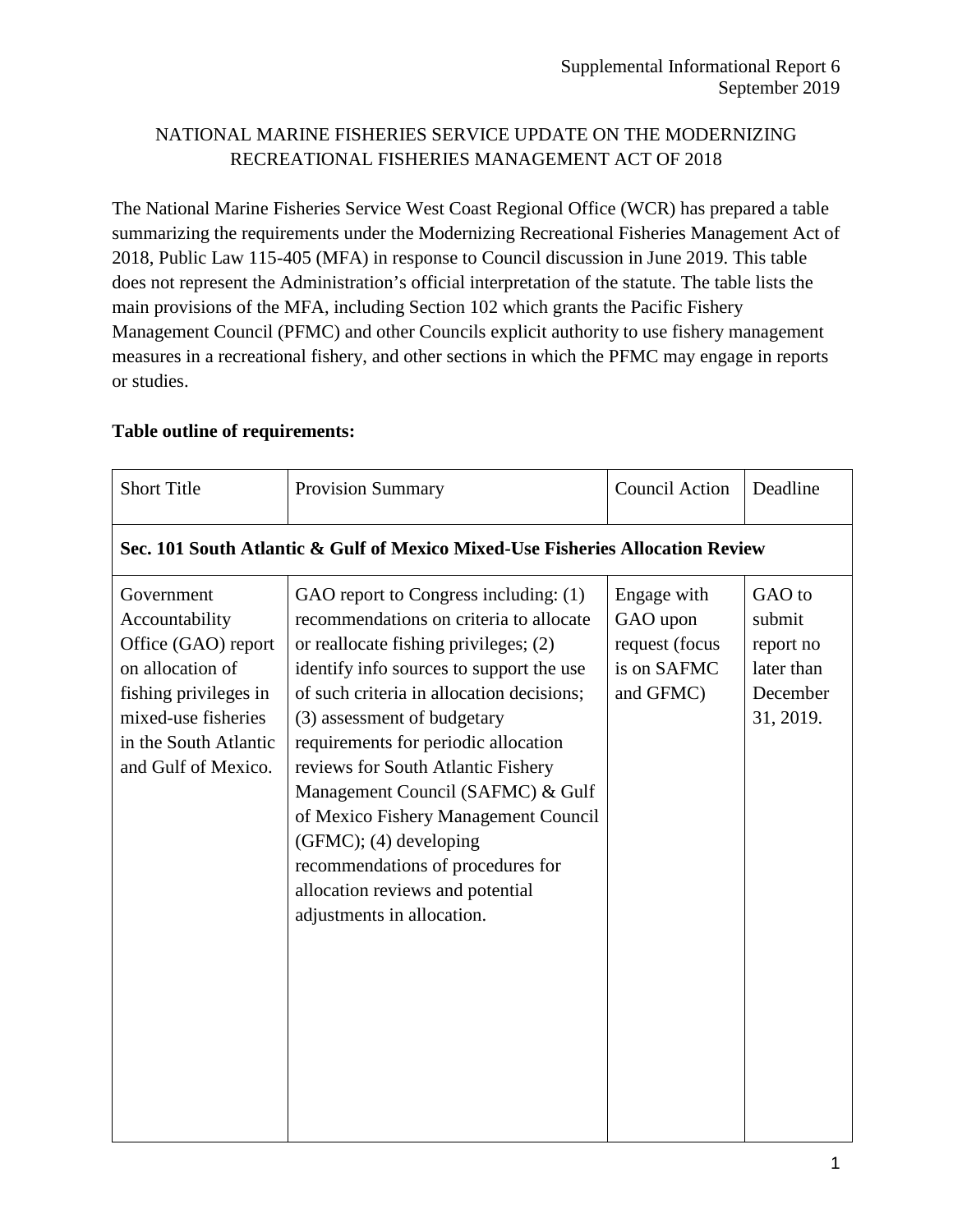### **Sec. 102 Fishery Management Measures**

| Authority for      | Councils have the authority to use          | <b>Councils have</b> | None          |
|--------------------|---------------------------------------------|----------------------|---------------|
| alternative        | fishery management measures in a            | the authority        |               |
| management         | recreational fishery (or the recreational   | to use fishery       | Report to     |
| measures in mixed- | component of a mixed-use fishery) such      | management           | Congress      |
| use fisheries      | as extraction rates, fishing mortality      | measures.            | on Council    |
|                    | targets, harvest control rules, or          |                      | adoption of   |
|                    | traditional or cultural practices of native |                      | tools in Sec. |
|                    | communities. Annual Catch Limits and        |                      | $102$ due     |
|                    | other MSA provisions are still required.    |                      | $6/30/19$ .   |
|                    |                                             |                      |               |
|                    |                                             |                      |               |

# **Sec. 103 Limited Access Privilege Program Study in Mixed-Use Fisheries**

| <b>National Academies</b> | NAS to complete: (1) Study on LAPPs     | Engage with      | NAS study  |
|---------------------------|-----------------------------------------|------------------|------------|
| of Sciences,              | in mixed-use fisheries, including:      | NAS if desired / | no later   |
| Engineering, and          | (A) an assessment of progress in        | requested.       | than       |
| Medicine (NAS)            | meeting the goals of the program and    |                  | December   |
| <b>Study on Limited</b>   | this Act;                               |                  | 31, 2020   |
| <b>Access Privilege</b>   | (B) assessment of the social, economic, |                  |            |
| Programs (LAPPs)          | and ecological effects of the program;  |                  | Report to  |
| in mixed-use              | (C) assessment of any impacts to        |                  | Congress   |
| fisheries (Excludes       | stakeholders in a mixed-use fishery     |                  | following  |
| <b>PFMC</b> except part   | caused by a LAPP;                       |                  | completion |
| $\mathbf{F}$              | (D) recommendations of policies to      |                  | of NAS     |
|                           | address any impacts identified above;   |                  | study.     |
|                           | (E) identification of and               |                  |            |
|                           | recommendation of the different factors |                  |            |
|                           | and information that should be          |                  |            |
|                           | considered to mitigate any impacts of   |                  |            |
|                           | LAPPs to the extent practicable; and    |                  |            |
|                           | (F) a review of best practices and      |                  |            |
|                           | challenges of LAPPs developed by each   |                  |            |
|                           | of the 8 RFMCs.                         |                  |            |
|                           |                                         |                  |            |
|                           |                                         |                  |            |
|                           |                                         |                  |            |
|                           |                                         |                  |            |
|                           |                                         |                  |            |
|                           |                                         |                  |            |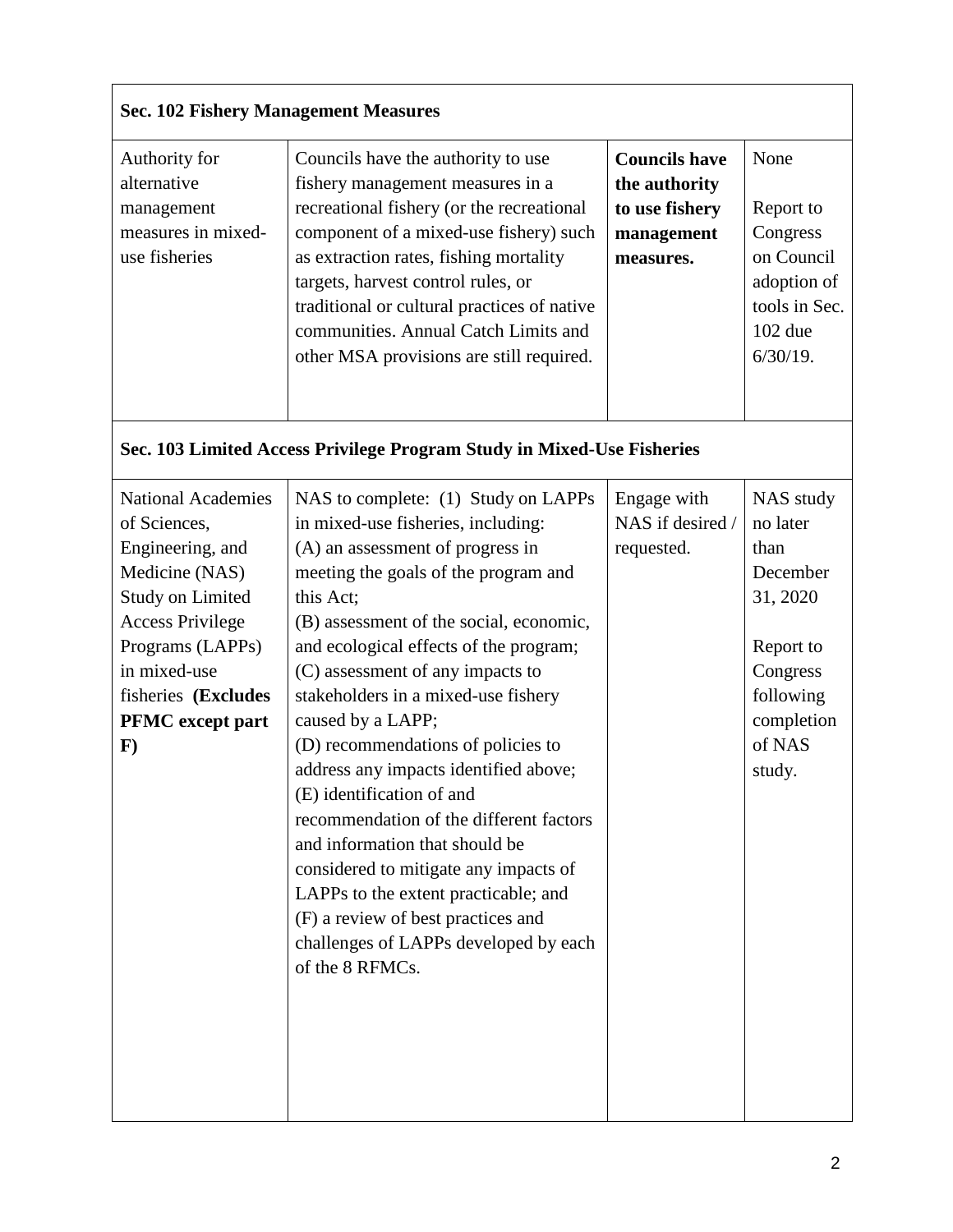# **Sec. 201 Cooperative Data Collection**

| <b>Report to Congress</b><br>on facilitating<br>greater incorporation<br>of data, surveys, etc.<br>from State agencies<br>and non-<br>governmental<br>sources into fishery<br>management<br>decisions | Secretary of Commerce with SSCs &<br>Commissions to prepare report to<br>Congress including: (A) Identifying<br>data & analysis, especially concerning<br>recreational fishing, to establish<br>conservation and management<br>measures, including setting standards<br>for its collection and use in stock<br>assessments and surveys; (B) provide<br>specific recommendations for collecting<br>data and performing analyses identified<br>to reduce uncertainty in and improve the<br>accuracy of future stock assessments,<br>including whether such data and<br>analysis could be provided by<br>nongovernmental sources; and (C)<br>consider the extent to which the<br>acceptance and use of those identified is<br>practicable and compatible with the<br>requirements of section $301(a)(2)$ --<br>BSIA requirement. | S&T to engage<br>with Council<br><b>SSCs</b>                                           | Report to<br>Congress<br>no later<br>than<br>December<br>31, 2019                                                       |
|-------------------------------------------------------------------------------------------------------------------------------------------------------------------------------------------------------|-------------------------------------------------------------------------------------------------------------------------------------------------------------------------------------------------------------------------------------------------------------------------------------------------------------------------------------------------------------------------------------------------------------------------------------------------------------------------------------------------------------------------------------------------------------------------------------------------------------------------------------------------------------------------------------------------------------------------------------------------------------------------------------------------------------------------------|----------------------------------------------------------------------------------------|-------------------------------------------------------------------------------------------------------------------------|
| Biennial reports to<br>Congress on<br>implementation of<br>recommendations<br>from 2017 NAS<br>Report, "Review of<br>the Marine<br>Recreational<br>Information<br>Program" (MRIP)                     | Secretary shall consider and implement<br>to the extent feasible, the<br>recommendations of the NAS report<br>"Review of the Marine Recreational<br>Information Program (2017)", and<br>submit a report to Congress every 2<br>years, detailing progress on<br>implementation. Recommendations<br>considered shall include-<br>$(1)$ prioritizing the evaluation of<br>electronic data collection, electronic<br>diaries for prospective data collection<br>and an internet website option for panel<br>members or for the public;<br>(2) evaluating whether MRIP is<br>compatible with the needs of in-season<br>management of ACLs regarding stock<br>assessment and determination of stock                                                                                                                                 | MRIP may<br>confer with<br>Councils<br>through<br>Regional<br>Implementation<br>Teams. | 1st report<br>due<br>12/31/20,<br>then<br>continuing<br>indefinitely<br>every 2<br>years after<br>that first<br>report. |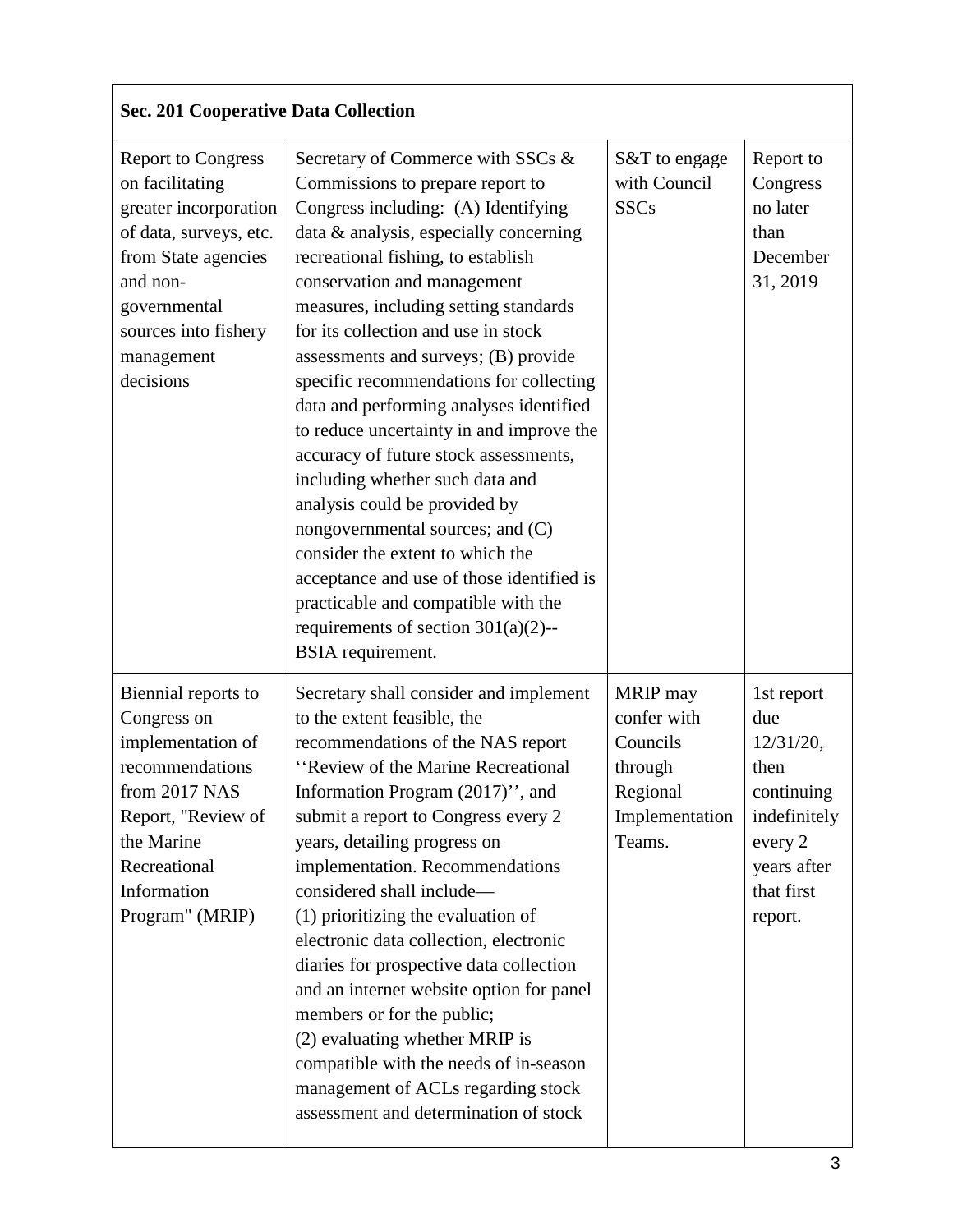|                                                                                                               | management reference points; and<br>(3) if MRIP is incompatible with the<br>needs of in-season management of<br>ACLs, determining an alternative<br>method for in-season management.                                                                                                                                                                                                                                                                                                                                                                               |                                                                                        |                                                                                                                                      |
|---------------------------------------------------------------------------------------------------------------|--------------------------------------------------------------------------------------------------------------------------------------------------------------------------------------------------------------------------------------------------------------------------------------------------------------------------------------------------------------------------------------------------------------------------------------------------------------------------------------------------------------------------------------------------------------------|----------------------------------------------------------------------------------------|--------------------------------------------------------------------------------------------------------------------------------------|
| <b>Sec. 202 Recreational Data Collection</b>                                                                  |                                                                                                                                                                                                                                                                                                                                                                                                                                                                                                                                                                    |                                                                                        |                                                                                                                                      |
| Guidance on best<br>practices for<br>implementing State<br>registry programs for<br>recreational<br>fishermen | Federal-State partnerships for State<br>recreational registry program:<br>(A) The Secretary shall establish a<br>partnership with a State to develop best<br>practices for implementing the State<br>program<br>(B) The Secretary shall develop<br>guidance, in cooperation with the States,<br>that details best practices for<br>administering State programs, and<br>provide such guidance to the States.                                                                                                                                                       | MRIP may<br>confer with<br>Councils<br>through<br>Regional<br>Implementation<br>Teams. | No deadline                                                                                                                          |
| Biennial reports to<br>Congress                                                                               | Secretary of Commerce to submit<br>biennial reports to Congress to<br>include-<br>(i) the estimated accuracy of:<br>(I) the information provided for each<br>registry program established; and<br>(II) the information from each State<br>program that is used to assist in<br>completing surveys or evaluating effects<br>of conservation and management<br>measures<br>(ii) priorities for improving recreational<br>fishing data collection; and<br>(iii) an explanation of any use of<br>information collected by such State<br>programs and by the Secretary. | MRIP may<br>confer with<br>Councils<br>through<br>Regional<br>Implementation<br>Teams. | No deadline<br>for the first<br>report, but<br>then<br>continuing<br>indefinitely<br>every 2<br>years after<br>that first<br>report. |